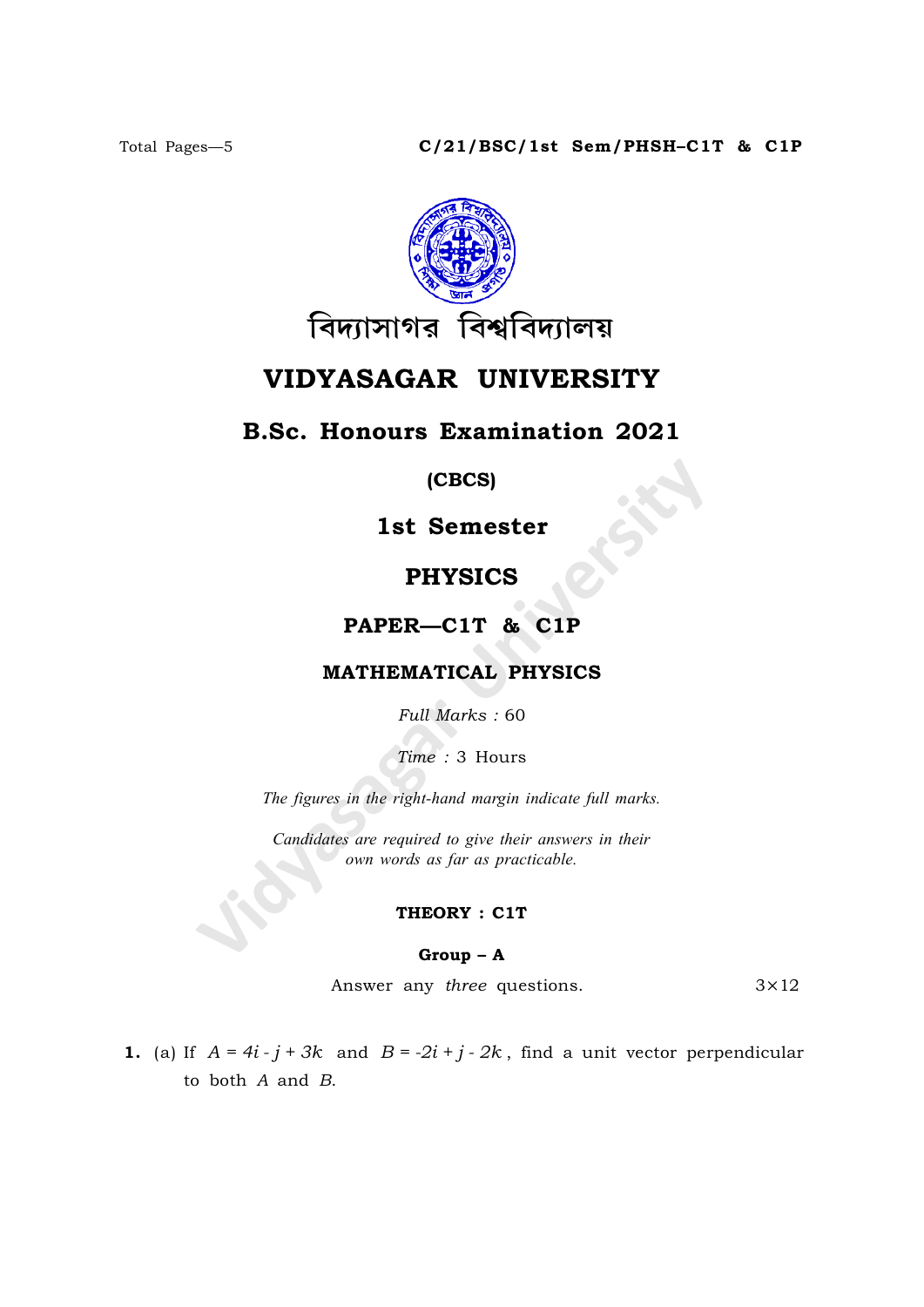- (b) Evaluate  $\iint A. n ds$  for the vector  $A = z\mathbf{i} + x\mathbf{j} 3y^2z\mathbf{k}$  and S is the surface S of the cylinder  $x^2 + y^2 = 16$  included in the first octant between  $z =$ 0 and  $z = 5$ .
- (c) Solve  $(D^2 4D + 3)y = 2xe^{3x}$ .  $2+4+6$

**2.** (a) Solve: 
$$
(D^2 + 9)y = \sec 3x
$$
.

- (b) The probability that a pen manufactured by a company will be defective is 1/10. If 12 such pens are manufactured, find the probability that (i) exactly two will be defective, (ii) at least 2 will be defective, (iii) none will be defective.
- (c) Use Stokes' theorem to evaluate the integral:  $\oint_C (y dx + z dy + x dz)$ , where C is the curve of intersection of  $x^2 + y^2 + z^2 = a^2$  and  $x + z =$ a.  $4+3+5$
- 3. (a) Find a unit vector parallel to the xy plane and perpendicular to the vector  $4i - 3j + k$ .
	- (b) Find the expressions for the surface and volume elements in cylindrical polar coordinate.
	- (c) Motion of a particle is determined by the equation

$$
\frac{d^2x}{dt^2} + 4\frac{dx}{dt} + 8x = 20\cos 2t
$$

The particle starts from rest at  $x = 0$ . Find  $x(t)$ . 2+4+6

**4.** (a) Solve 
$$
\frac{dy}{dx} = \frac{\tan y}{1 + x} + (1 + x)e^{x} \sec y
$$
.

C/21/BSC/1st Sem/PHSH–C1T & C1P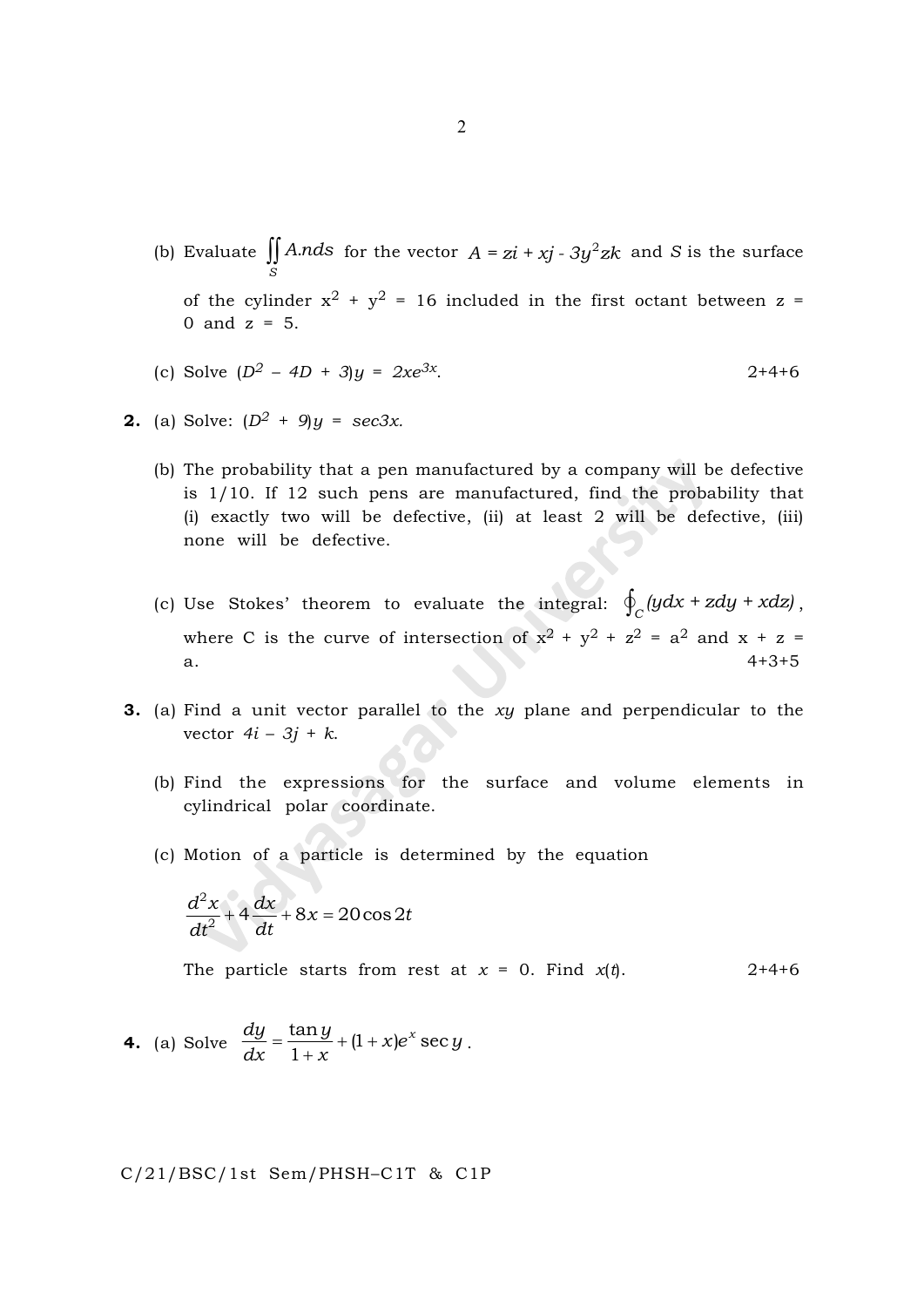- (b) Using Poisson's distribution calculate the probability that ace of spades will be drawn from a pack of well shuffled cards at least once in 104 consecutive trials.
- (c) Verify divergence theorem for the vector  $A = 4xi 2y^2j + z^2k$  over the region bounded by  $x^2 + y^2 = 4$ ,  $z = 0$ ,  $z = 3$ . 4+3+5
- **5.** (a) Show that the  $\lim_{a\to\infty}\frac{a}{\sqrt{a}}e^{-a^2x}$  $\lim_{a\to\infty}\frac{a}{\sqrt{\pi}}e^{-a^2x^2}$  is a Dirac-Delta function.
	- (b) Verify Green's theorem in the plane for  $\int_c$   $[(3x^2 8y^2)dx + (4y 6xy)dy]$ , where, C is the boundary of the region defined by  $y = \sqrt{x}$ ,  $y = x^2$ .
	- (c) (i) In what direction from the point  $(2,1,-1)$  is the directional derivative of  $\Phi = xyz^3$  a maximum?
		- (ii) What is the magnitude of this maximum?  $2+6+4$
- 6. (a) In a normal distribution, 31% of the items are under 45 and 8% are over 64. Find the mean and the standard deviation of the distribution.
	- (b) Find the expression for  $\nabla A$  in spherical polar coordinate.

(c) Solve : 
$$
\frac{dy}{dx} = \frac{7y - 3x - 7}{-3y + 7x + 3}
$$

#### Group – B

Answer any two questions.  $2 \times 2$ 

7. Give the physical significance of the Curl of a vector.

C/21/BSC/1st Sem/PHSH–C1T & C1P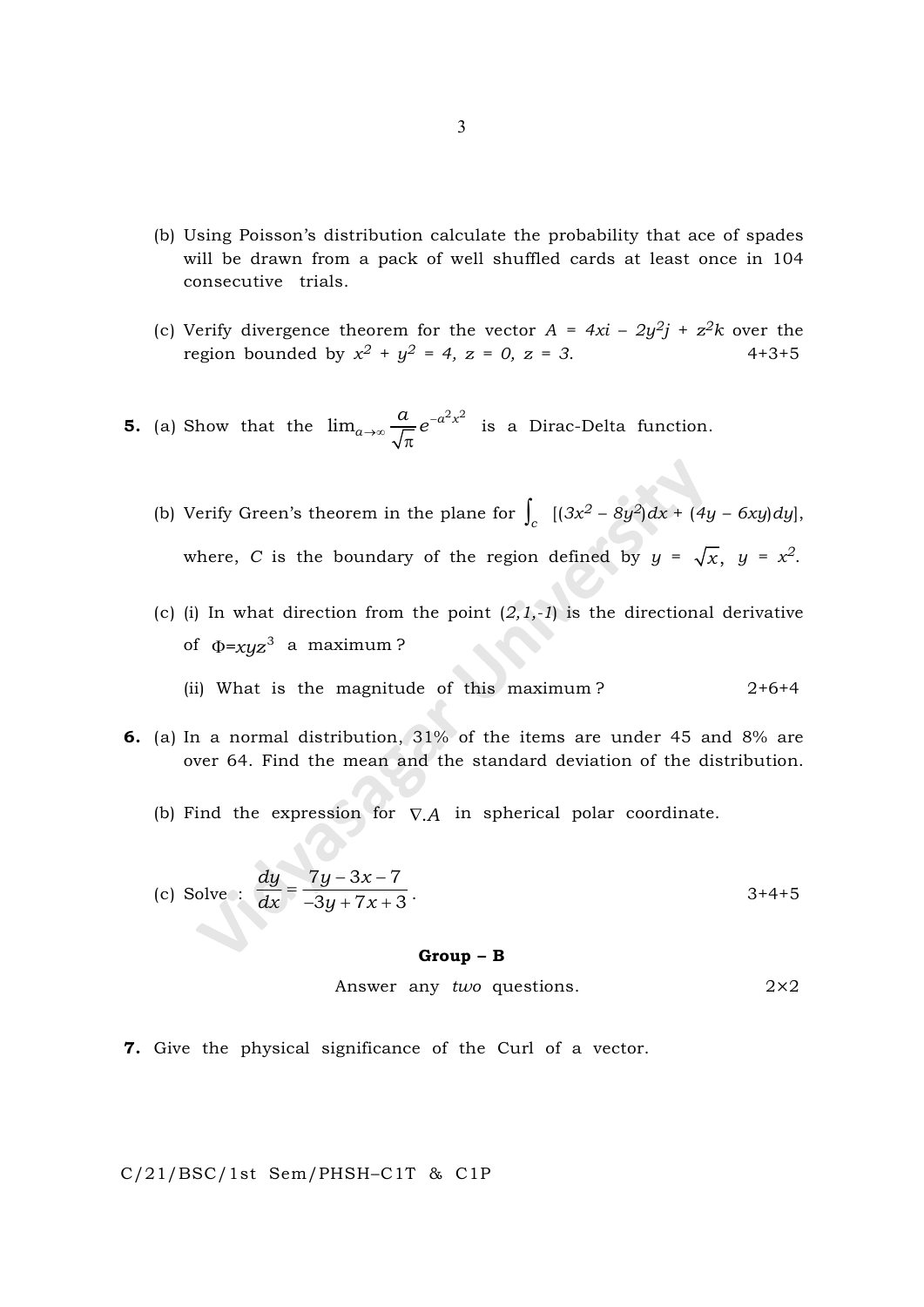**8.** Evaluate : 
$$
\int_{0}^{\infty} e^{-3t} \delta(t-4) dt
$$
.

**9.** Solve : 
$$
\frac{dy}{dx} = -2xy
$$
,  $y(0)=1.5$ .

10. Calculate the probability of obtaining 4 heads in six tosses, using an unbiased coin.

#### PRACTICAL : C1P

Answer any one question. 1×15

- 1. (a) Write a Python program to calculate the volume of a sphere.
	- (b) Write a Python program to print all Prime numbers in the interval  $[2 - 20]$ .
	- (c) Given some data:  $x = 92, 100, 75, 57, 48, 68, 77, 65, 81, 71$ . Write a Python program to find the (arithmetic) mean and r.m.s. value of the variable x. 3+6+6
- **2.** (a) Write a Python program to compute  $(n+1)!$  where  $n = 13$ .
	- (b) Write a Python program to find the sum of the series (till the 25th term) :

 $\frac{1}{1!} + \frac{2}{1!} + \frac{3}{1!} + \frac{4}{1!} + \dots$ 1! 2! 3! 4!  $+$   $+$   $+$   $+$ 

(c) Write a Python program to compute the sum of the digits 970315. 4+6+5

C/21/BSC/1st Sem/PHSH–C1T & C1P